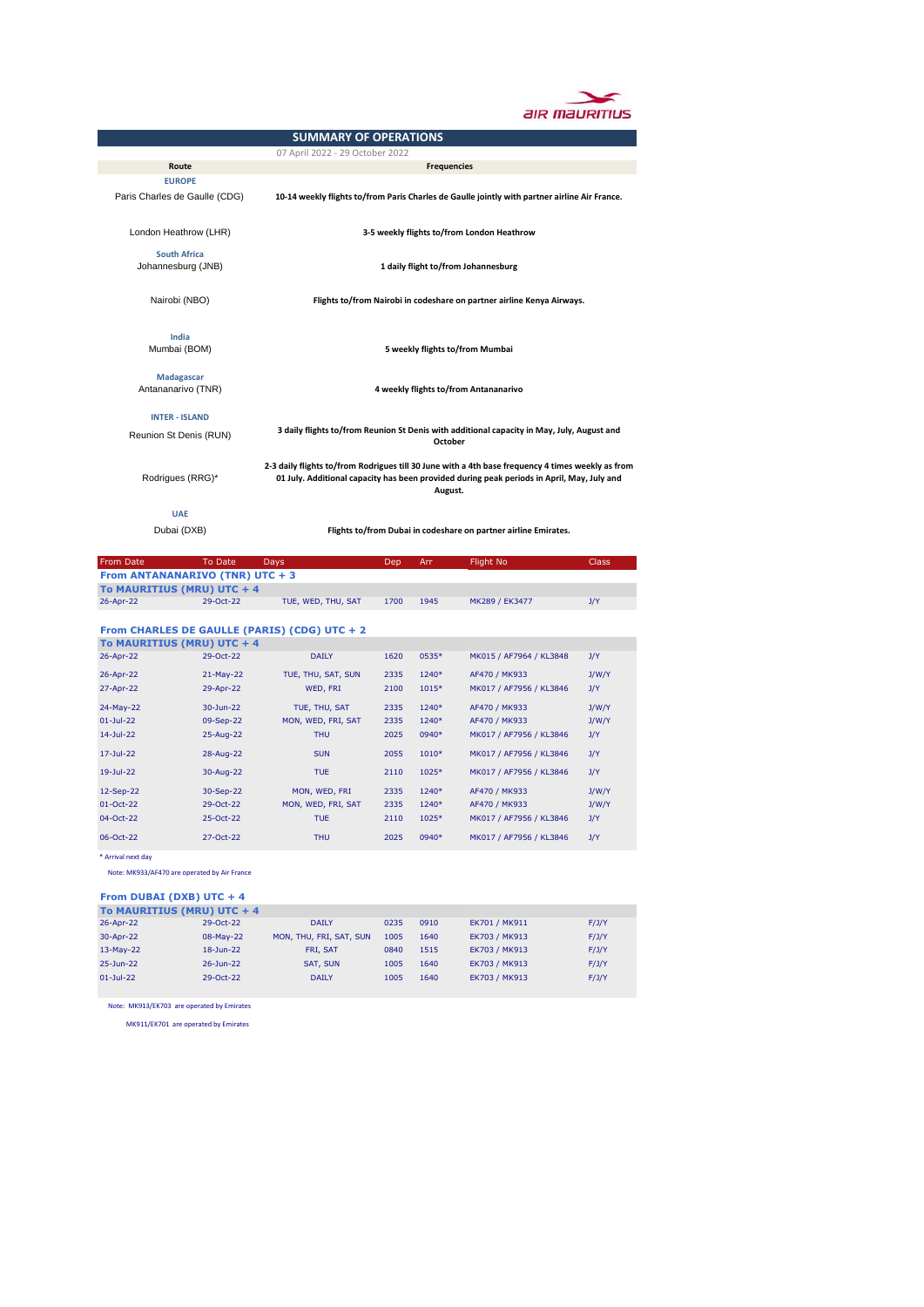| From Date          | To Date                                                                 | Days          | Dep  | Arr   | Flight No      | <b>Class</b> |
|--------------------|-------------------------------------------------------------------------|---------------|------|-------|----------------|--------------|
|                    | From JOHANNESBURG (JNB) UTC + 2                                         |               |      |       |                |              |
|                    |                                                                         |               |      |       |                |              |
|                    | To MAURITIUS (MRU) UTC + 4                                              |               |      |       |                |              |
| 26-Apr-22          | 29-Oct-22                                                               | <b>DAILY</b>  | 1335 | 1935  | MK852 / SA7109 | J/Y          |
|                    |                                                                         |               |      |       |                |              |
|                    | From LONDON HEATHROW (LHR) UTC + 1                                      |               |      |       |                |              |
|                    | To MAURITIUS (MRU) UTC + 4                                              |               |      |       |                |              |
| 29-Apr-22          | 20-May-22                                                               | FRI, SUN      | 1700 | 0735* | <b>MK053</b>   | J/Y          |
| 30-Apr-22          | 30-Apr-22                                                               | <b>SAT</b>    | 1715 | 0810* | <b>MK053</b>   | J/Y          |
| 07-May-22          | 14-May-22                                                               | <b>SAT</b>    | 1715 | 0750* | <b>MK053</b>   | J/Y          |
| 21-May-22          | 21-May-22                                                               | <b>SAT</b>    | 1715 | 0810* | <b>MK053</b>   | J/Y          |
| 22-May-22          | 22-May-22                                                               | <b>SUN</b>    | 1700 | 0755* | <b>MK053</b>   | J/Y          |
| 27-May-22          | $03 -$ Jul-22                                                           | FRI, SUN      | 1700 | 0735* | <b>MK053</b>   | J/Y          |
| 28-May-22          | 29-Oct-22                                                               | <b>SAT</b>    | 1715 | 0750* | <b>MK053</b>   | J/Y          |
| $05 -$ Jul-22      | 06-Sep-22                                                               | <b>TUE</b>    | 1700 | 0755* | <b>MK053</b>   | J/Y          |
| 06-Jul-22          | 11-Sep-22                                                               | WED, FRI, SUN | 1700 | 0735* | <b>MK053</b>   | J/Y          |
| 16-Sep-22          | 09-Oct-22                                                               | FRI, SUN      | 1700 | 0735* | <b>MK053</b>   | J/Y          |
| 14-Oct-22          | 28-Oct-22                                                               | FRI, SUN      | 1700 | 0755* | <b>MK053</b>   | J/Y          |
| * Arrival next day |                                                                         |               |      |       |                |              |
|                    |                                                                         |               |      |       |                |              |
|                    | From MAURITIUS (MRU) UTC + 4                                            |               |      |       |                |              |
|                    | <b>THE ANIMAL MANAGEMENT CONTINUES IN THE REAL PROPERTY OF PROPERTY</b> |               |      |       |                |              |

| To ANTANANARIVO (TNR) UTC + 3 |           |                    |      |      |                |  |  |  |
|-------------------------------|-----------|--------------------|------|------|----------------|--|--|--|
| 26-Apr-22                     | 29-Oct-22 | TUE, WED, THU, SAT | 1420 | 1515 | MK288 / EK3476 |  |  |  |
|                               |           |                    |      |      |                |  |  |  |

**From MAURITIUS (MRU) UTC + 4**

| To CHARLES DE GAULLE (PARIS) (CDG) UTC + 2 |               |                    |      |       |                         |       |
|--------------------------------------------|---------------|--------------------|------|-------|-------------------------|-------|
| 26-Apr-22                                  | 28-Oct-22     | <b>DAILY</b>       | 2250 | 0835* | MK014 / AF7965 / KL3849 | J/Y   |
| 27-Apr-22                                  | 29-Apr-22     | WED, FRI           | 0915 | 1900  | MK016 / AF7957 / KL3847 | J/Y   |
| 27-Apr-22                                  | 22-May-22     | MON, WED, FRI, SUN | 2010 | 0550* | AF473 / MK932           | J/W/Y |
| 25-May-22                                  | $01 -$ Jul-22 | WED, FRI, SUN      | 2010 | 0550* | AF473 / MK932           | J/W/Y |
| $02 - Jul - 22$                            | 10-Sep-22     | TUE, THU, SAT, SUN | 2010 | 0550* | AF473 / MK932           | J/W/Y |
| $14 - Jul - 22$                            | 25-Aug-22     | <b>THU</b>         | 0840 | 1825  | MK016 / AF7957 / KL3847 | J/Y   |
| $17 - Jul - 22$                            | 28-Aug-22     | <b>SUN</b>         | 0910 | 1855  | MK016 / AF7957 / KL3847 | J/Y   |
| 19-Jul-22                                  | 30-Aug-22     | <b>TUE</b>         | 0925 | 1910  | MK016 / AF7957 / KL3847 | J/Y   |
| 13-Sep-22                                  | $01-Oct-22$   | TUE, THU, SAT      | 2010 | 0550* | AF473 / MK932           | J/W/Y |
| 02-Oct-22                                  | 27-Oct-22     | TUE, THU, SAT, SUN | 2010 | 0550* | AF473 / MK932           | J/W/Y |
| 04-Oct-22                                  | 25-Oct-22     | TUE.               | 0925 | 1910  | MK016 / AF7957 / KL3847 | J/Y   |
| 06-Oct-22                                  | 27-Oct-22     | <b>THU</b>         | 0840 | 1825  | MK016 / AF7957 / KL3847 | J/Y   |
| 29-Oct-22                                  | 29-Oct-22     | <b>SAT</b>         | 2010 | 0450* | AF473 / MK932           | J/W/Y |
| 29-Oct-22                                  | 29-Oct-22     | <b>SAT</b>         | 2250 | 0735* | MK014 / AF7965 / KL3849 | J/Y   |
|                                            |               |                    |      |       |                         |       |

\* Arrival next day

Note: MK932/AF473 are operated by Air France

#### **From MAURITIUS (MRU) UTC + 4**

| To DUBAI (DXB) UTC $+4$ |                    |                         |      |         |               |       |
|-------------------------|--------------------|-------------------------|------|---------|---------------|-------|
| 26-Apr-22               | 29-Oct-22          | <b>DAILY</b>            | 2150 | $0425*$ | EK704 / MK912 | F/J/Y |
| 30-Apr-22               | 08-May-22          | MON, THU, FRI, SAT, SUN | 1840 | 0115*   | EK702 / MK910 | F/J/Y |
| $13-May-22$             | 18-Jun-22          | <b>FRI. SAT</b>         | 1645 | 2315    | EK702 / MK910 | F/J/Y |
| 25-Jun-22               | $26 - \frac{1}{2}$ | SAT, SUN                | 1840 | $0115*$ | EK702 / MK910 | F/J/Y |
| $01 - Jul - 22$         | 29-Oct-22          | <b>DAILY</b>            | 1635 | 2310    | EK702 / MK910 | F/J/Y |
|                         |                    |                         |      |         |               |       |

\* Arrival next day

Note: MK912/EK704 are operated by Emirates

MK910/EK702 are operated by Emirates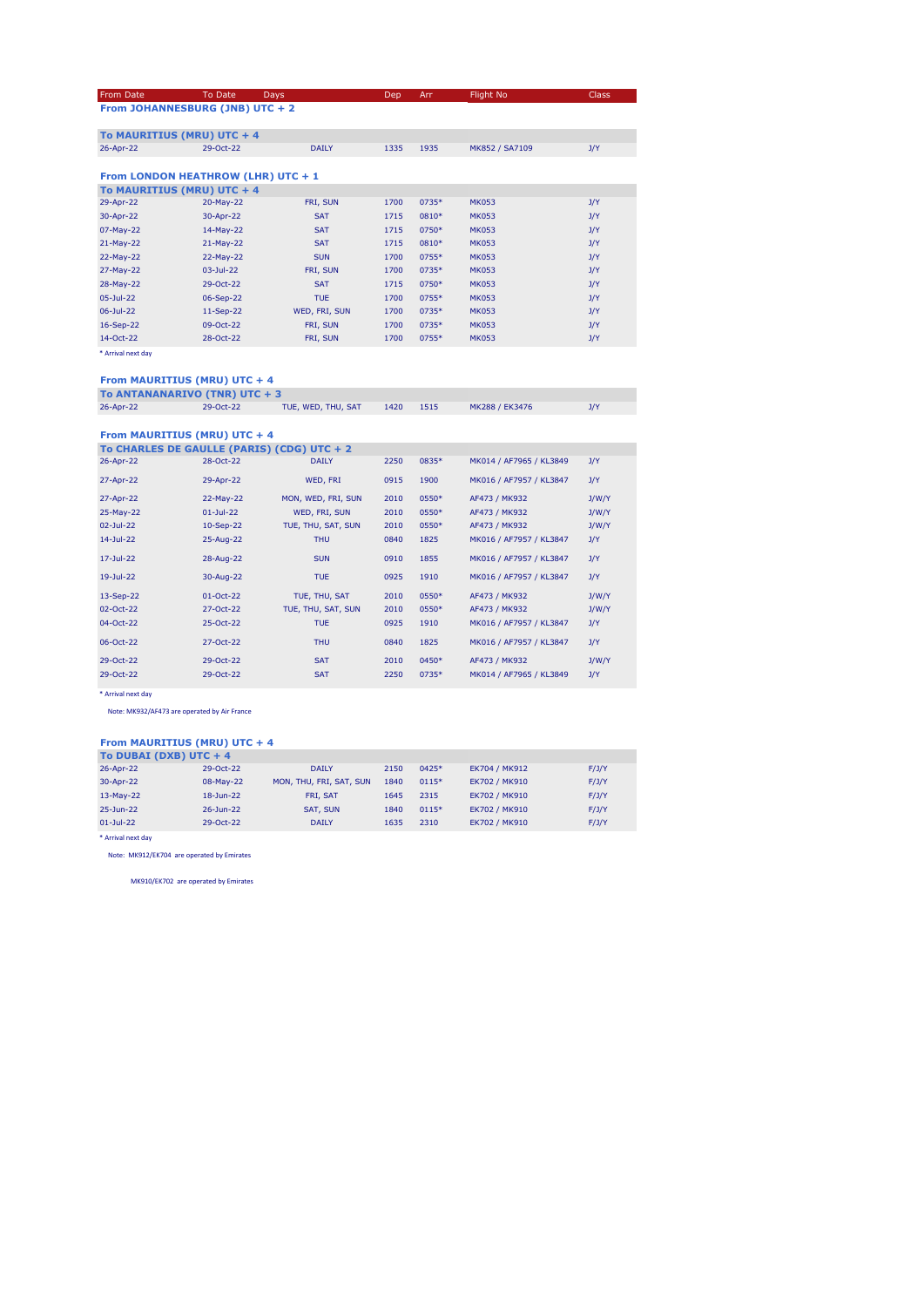#### From Date To Date Days Dep Arr Flight No Class

| From MAURITIUS (MRU) UTC + 4  |                 |                         |      |      |                |     |  |  |
|-------------------------------|-----------------|-------------------------|------|------|----------------|-----|--|--|
| To JOHANNESBURG (JNB) UTC + 2 |                 |                         |      |      |                |     |  |  |
| 26-Apr-22                     | 27-Apr-22       | TUE, WED                | 0915 | 1150 | MK851 / SA7110 | J/Y |  |  |
| 28-Apr-22                     | 08-May-22       | <b>DAILY</b>            | 0925 | 1150 | MK851 / SA7110 | J/Y |  |  |
| 09-May-22                     | 16-May-22       | <b>MON</b>              | 0915 | 1150 | MK851 / SA7110 | J/Y |  |  |
| 10-May-22                     | 15-May-22       | DAILY (excl. MON)       | 0925 | 1150 | MK851 / SA7110 | J/Y |  |  |
| 17-May-22                     | 23-May-22       | MON, TUE, FRI, SAT      | 0915 | 1150 | MK851 / SA7110 | J/Y |  |  |
| 18-May-22                     | 26-May-22       | TUE, WED, THU, SUN      | 0925 | 1150 | MK851 / SA7110 | J/Y |  |  |
| 27-May-22                     | $02$ -Jun-22    | THU, FRI, SAT, SUN      | 0925 | 1150 | MK851 / SA7110 | J/Y |  |  |
| 30-May-22                     | 12-Jun-22       | DAILY (excl. THU)       | 0915 | 1150 | MK851 / SA7110 | J/Y |  |  |
| 09-Jun-22                     | $16$ -Jun-22    | MON, TUE, WED, THU      | 0925 | 1150 | MK851 / SA7110 | J/Y |  |  |
| 17-Jun-22                     | 23-Jun-22       | <b>DAILY</b>            | 0925 | 1150 | MK851 / SA7110 | J/Y |  |  |
| 24-Jun-22                     | $04 - Jul - 22$ | DAILY (excl. THU)       | 0915 | 1150 | MK851 / SA7110 | J/Y |  |  |
| 30-Jun-22                     | $14$ -Jul-22    | TUE, THU                | 0925 | 1150 | MK851 / SA7110 | J/Y |  |  |
| $06 - Jul - 22$               | $13 -$ Jul-22   | MON, WED, FRI, SAT, SUN | 0915 | 1150 | MK851 / SA7110 | J/Y |  |  |
| $15 -$ Jul-22                 | 18-Aug-22       | TUE, THU, FRI           | 0925 | 1150 | MK851 / SA7110 | J/Y |  |  |
| $16$ -Jul-22                  | 17-Aug-22       | MON, WED, SAT, SUN      | 0915 | 1150 | MK851 / SA7110 | J/Y |  |  |
| 19-Aug-22                     | 19-Sep-22       | MON, WED, FRI, SAT, SUN | 0915 | 1150 | MK851 / SA7110 | J/Y |  |  |
| 23-Aug-22                     | 15-Sep-22       | TUE, THU                | 0925 | 1150 | MK851 / SA7110 | J/Y |  |  |
| 20-Sep-22                     | 28-Sep-22       | DAILY (excl. THU)       | 0915 | 1150 | MK851 / SA7110 | J/Y |  |  |
| 22-Sep-22                     | 29-Sep-22       | <b>THU</b>              | 0925 | 1150 | MK851 / SA7110 | J/Y |  |  |
| 30-Sep-22                     | 06-Oct-22       | THU, FRI                | 0925 | 1150 | MK851 / SA7110 | J/Y |  |  |
| 01-Oct-22                     | 08-Oct-22       | DAILY (excl. THU)       | 0915 | 1150 | MK851 / SA7110 | J/Y |  |  |
| 09-Oct-22                     | 23-Oct-22       | THU, FRI, SUN           | 0925 | 1150 | MK851 / SA7110 | J/Y |  |  |
| 10-Oct-22                     | 25-Oct-22       | MON, TUE, WED, SAT      | 0915 | 1150 | MK851 / SA7110 | J/Y |  |  |
| 26-Oct-22                     | 29-Oct-22       | WED, THU, FRI, SAT      | 0925 | 1150 | MK851 / SA7110 | J/Y |  |  |

### **From MAURITIUS (MRU) UTC + 4**

| To LONDON HEATHROW (LHR) UTC + 1 |               |               |      |       |              |     |
|----------------------------------|---------------|---------------|------|-------|--------------|-----|
| 28-Apr-22                        | 19-May-22     | THU, SAT      | 2235 | 0730* | <b>MK042</b> | J/Y |
| 30-Apr-22                        | 30-Apr-22     | <b>SAT</b>    | 0010 | 0930  | <b>MK046</b> | J/Y |
| 07-May-22                        | 14-May-22     | <b>SAT</b>    | 0035 | 0930  | <b>MK046</b> | J/Y |
| 21-May-22                        | 21-May-22     | <b>SAT</b>    | 0010 | 0930  | <b>MK046</b> | J/Y |
| $21-May-22$                      | 21-May-22     | <b>SAT</b>    | 2210 | 0730* | <b>MK042</b> | J/Y |
| 26-May-22                        | $02 -$ Jul-22 | THU, SAT      | 2235 | 0730* | <b>MK042</b> | J/Y |
| 28-May-22                        | 29-Oct-22     | <b>SAT</b>    | 0035 | 0930  | <b>MK046</b> | J/Y |
| $04 - Jul - 22$                  | 05-Sep-22     | <b>MON</b>    | 2210 | 0730* | <b>MK042</b> | J/Y |
| $05 -$ Jul-22                    | 10-Sep-22     | TUE, THU, SAT | 2235 | 0730* | <b>MK042</b> | J/Y |
| 15-Sep-22                        | 08-Oct-22     | THU, SAT      | 2235 | 0730* | <b>MK042</b> | J/Y |
| 13-Oct-22                        | 27-Oct-22     | THU, SAT      | 2210 | 0730* | <b>MK042</b> | J/Y |
| 29-Oct-22                        | 29-Oct-22     | <b>SAT</b>    | 2210 | 0630* | <b>MK042</b> | J/Y |
|                                  |               |               |      |       |              |     |

\* Arrival next day

### **From MAURITIUS (MRU) UTC + 4**

| To MUMBAI (BOM) UTC $+ 51/2$ |           |                              |         |              |  |
|------------------------------|-----------|------------------------------|---------|--------------|--|
| 26-Apr-22                    | 29-Oct-22 | TUE, WED, THU, SAT, SUN 1730 | $0110*$ | <b>MK748</b> |  |
| * Arrival next day           |           |                              |         |              |  |

#### **From MAURITIUS (NBO) UTC + 4**

| To NAIROBI (MRU) UTC $+3$ |           |                |      |      |               |     |  |
|---------------------------|-----------|----------------|------|------|---------------|-----|--|
| 26-Apr-22                 | 30-Apr-22 | <b>FRI</b>     | 1910 | 2230 | KQ271 / MK960 | J/Y |  |
| 26-Apr-22                 | 30-Apr-22 | <b>WED.SUN</b> | 0400 | 0715 | KQ275 / MK962 | J/Y |  |
| $1-May-22$                | 29-Oct-22 | MON, FRI, SUN  | 1910 | 2230 | KQ271 / MK960 | J/Y |  |
| $1-May-22$                | 29-Oct-22 | TUE.           | 1400 | 1720 | KQ271 / MK960 | J/Y |  |
| $3-Sep-22$                | 29-Oct-22 | <b>WED.SUN</b> | 0400 | 0715 | KQ275 / MK962 | J/Y |  |
|                           |           |                |      |      |               |     |  |

\* Arrival next day Note: MK960/KQ271 are operated by Kenya Airways MK962/KQ275 are operated by Kenya Airways

#### **From MAURITIUS (MRU) UTC + 4**

| To RODRIGUES (RRG) UTC + 4 |             |                         |      |      |              |   |
|----------------------------|-------------|-------------------------|------|------|--------------|---|
| 26-Apr-22                  | 29-Oct-22   | <b>DAILY</b>            | 0800 | 0930 | <b>MK120</b> | Y |
| 26-Apr-22                  | 03-May-22   | <b>DAILY</b>            | 0850 | 1020 | <b>MK126</b> | Y |
| 26-Apr-22                  | 04-May-22   | <b>DAILY</b>            | 1240 | 1410 | <b>MK130</b> | Y |
| 26-Apr-22                  | 30-Apr-22   | TUE, WED, THU, FRI, SAT | 1330 | 1500 | <b>MK134</b> | Y |
| $01-May-22$                | $01-May-22$ | <b>SUN</b>              | 1345 | 1515 | <b>MK140</b> | Y |
| 02-May-22                  | 04-May-22   | MON, TUE, WED           | 1630 | 1800 | <b>MK144</b> | Y |
| 05-May-22                  | 30-Jun-22   | <b>DAILY</b>            | 1335 | 1505 | <b>MK130</b> | Y |
| 16-May-22                  | 30-May-22   | <b>DAILY</b>            | 0850 | 1020 | <b>MK126</b> | Y |
| $01 -$ Jul-22              | 08-Jul-22   | MON, THU, FRI, SUN      | 0850 | 1020 | <b>MK126</b> | Y |
| $01 -$ Jul-22              | 29-Oct-22   | <b>DAILY</b>            | 1240 | 1410 | <b>MK130</b> | Y |
| $01$ -Jul-22               | 28-Aug-22   | <b>DAILY</b>            | 1625 | 1755 | <b>MK140</b> | Y |
| 09-Jul-22                  | 15-Aug-22   | <b>DAILY</b>            | 0850 | 1020 | <b>MK126</b> | Y |
| 09-Jul-22                  | 15-Aug-22   | <b>DAILY</b>            | 1815 | 1945 | <b>MK144</b> | Y |
| 18-Aug-22                  | $01-Sep-22$ | MON, THU, FRI, SUN      | 0850 | 1020 | <b>MK126</b> | Y |
| 29-Aug-22                  | 12-Oct-22   | DAILY (excl. SUN)       | 1720 | 1850 | <b>MK140</b> | Y |
| 04-Sep-22                  | 09-Oct-22   | <b>SUN</b>              | 1625 | 1755 | <b>MK140</b> | Y |
| 05-Sep-22                  | 13-Oct-22   | MON, THU                | 0850 | 1020 | <b>MK126</b> | Y |
| 13-Oct-22                  | 29-Oct-22   | <b>DAILY</b>            | 1625 | 1755 | <b>MK140</b> | Y |
| 14-Oct-22                  | 28-Oct-22   | MON, THU, FRI, SUN      | 0850 | 1020 | <b>MK126</b> | Y |